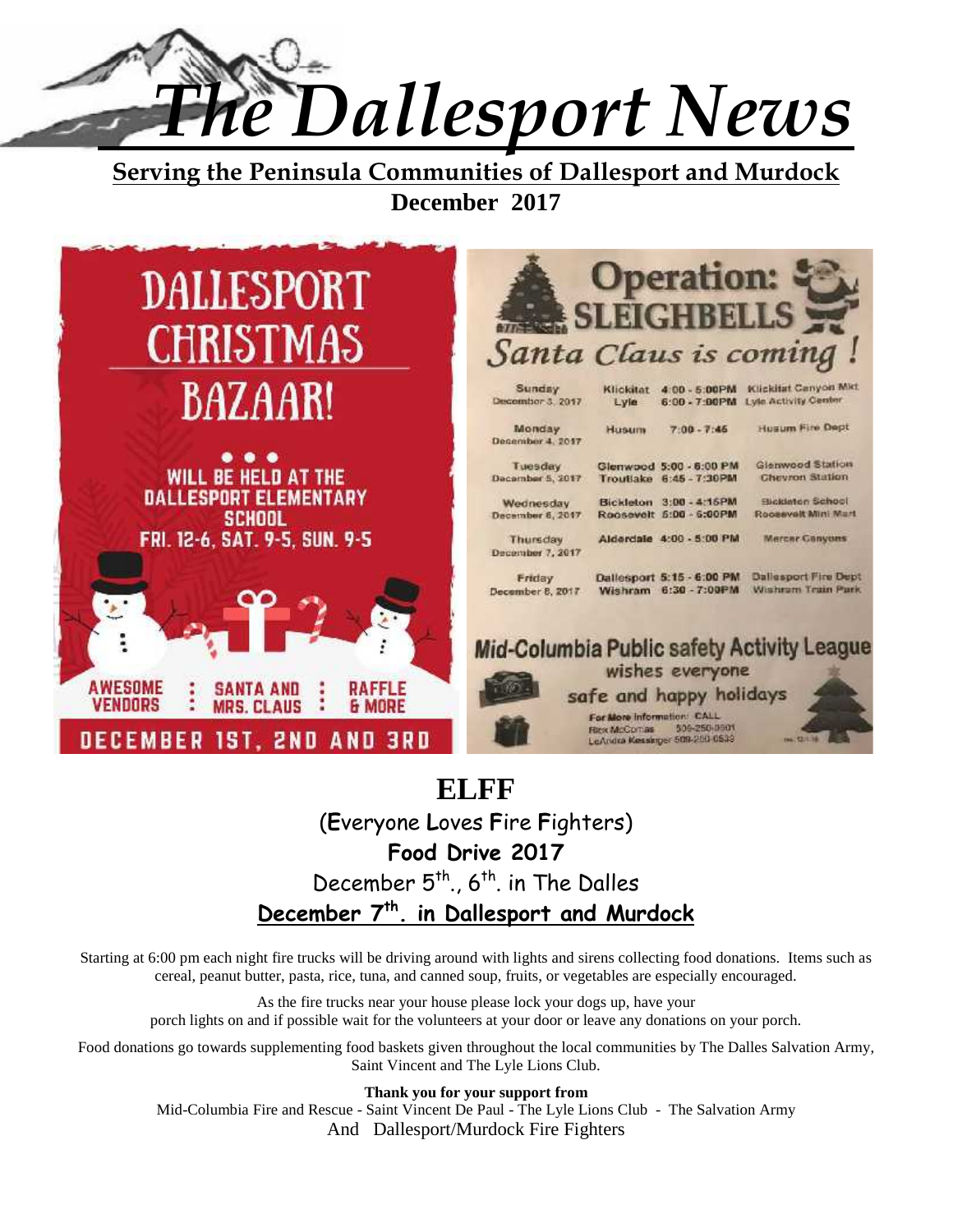#### **Book Report By Judy Bane**

#### **"The Force" by Don Winslow**

#### **Our ends know our beginnings, but the reverse isn't true . . .**

All Denny Malone wants is to be a good cop.

He is "the King of Manhattan North," a, highly decorated NYPD detective sergeant and the real leader of "Da Force." Malone and his crew are the smartest, the toughest, the quickest, the bravest, and the baddest, an elite special unit given unrestricted authority to wage war on gangs, drugs and guns. Every day and every night for the eighteen years he's spent on the Job, Malone has served on the front lines, witnessing the hurt, the dead, the victims, the perps. He's done whatever it takes to serve and protect in a city built by ambition and corruption, where no one is clean - including Malone himself.

What only a few know is that Denny Malone is dirty: he and his partners have stolen millions of dollars in drugs and cash in the wake of the biggest heroin bust in the city's history. Now Malone is caught in a trap and being squeezed by the Feds, and he must walk the thin line between betraying his brothers and partners, the Job, his family, and the woman he loves, trying to survive, body and soul, while the city teeters on the brink of a racial conflagration that could destroy them all.

Based on years of research inside the NYPD, this is the great cop novel of our time and a book only Don Winslow could write: a haunting and heartbreaking story of greed and violence, inequality and race, crime and injustice, retribution and redemption that reveals the seemingly insurmountable tensions between the police and the diverse citizens they serve. A searing portrait of a city and a courageous, heroic, and deeply flawed man who stands at the edge of its abyss, **The Force** is a masterpiece of urban living full of shocking and surprising twists, leavened by flashes of dark humor, a morally complex and utterly riveting dissection of modern American society and the controversial issues confronting and dividing us today.

#### **Fur Ball**

**Dec. 9, 2017 6:00 PM - 10:00 PM Home At Last** Presents Fur Ball Sponsored by Brown Roofing. Eat, Drink and be Giving. Silent Auction and Paddle Raise Music by Rob Neuberger. Holiday Attire. The Dalles Country Club 4550 Highway 30 West The Dalles. 6:00 PM – Cocktails, 7:00 PM – Dinner.

#### **Freeze your Gizzard Blizzard 5K Fun Run Dec. 30, 2017 10:00 AM**

http://www.nwprd.org/programs2/

Start early with your New Year's Resolutions. Co-sponsored by the Colonel Wright Athletic Department, this annual 3k, 5k, or 10k fun run/walk follows the Riverfront Trail; a beautiful paved trail along the south bank of the Columbia River. \*\*Note: T-shirts guaranteed to participants who register before Monday, December 4th. Shirt sizes and quantities will be limited after Monday, December 4th. The Lewis and Clark Festival Park- Contact: Northern Wasco County Parks

& Recreation District. 602 W. 2nd St, The Dalles (541)296-9533

Fee: \$25 (Registration is free for all District 21 K-5 Elementary Students; shirts not included.)

#### **Crafting at the Library**

*a free series of crafting classes at the library this winter*

#### *Interactive Holiday Cards*

Monday, **December 4, 6:00 - 8:00 pm** Learn to create a holiday card with interactive elements and put a twist on your holiday greetings. Choose from three charming designs. Bring in cards to share if you would like to take part in our holiday card exchange.

#### *Mug Decals*

#### Monday, **January 22, 6:00 - 8:00 pm**

Personalize your own coffee mug with Heat Transfer vinyl using our Cricut die-cutting machine. Makes a great Valentine's Day gift. *Gel Plate Prints*

Monday, **February 26, 6:00 - 8:00 pm** Learn this fun multi-media art technique. Use your finished gel prints to color and personalize a notepad and cover.

#### *Book Bags*

Monday, **March 19, 6:00 - 8:00 pm** Learn to create a marbleized design on a book bag using acrylic paint and shaving cream.

#### **Movie Time**

**Wed, 12/6/2017, 2:30 – 4:30 pm**

This month we will be presenting: "Sing!" movie. Free snackbar! Kids younger than 8 must be accompanied by an adult. Goldendale Community Library 131 West Burgen Street Goldendale WA 509-773-4487 www.fvrl.org

**Klindt's Bookstore** 541-296-3355

315 E. 2nd Street, The Dalles

Hours: Mon. – Sat. 8:00 am– 6:00 pm Sundays 11:00 am - 4:00 pm

**The Dalles/Wasco County Public**

**Library** 541-296-2815 722 Court Street, The Dalles

**HOURS:** Monday-Thursday 10 a.m. to 8:30 p.m. Saturday: 10 a.m. to 5 p.m.

Closed Sunday *\*FREE wireless Internet access*

inside the library and on library grounds.

**White Salmon Valley Community Library** 509-493-1132 - Town & Country Sq. White Salmon Open Tuesdays 10:00 am - 8:00 pm Wed.-Sat. 10:00 am - 6:00 pm  *\*FREE wireless Internet access*

**Goldendale Community Library**

(509) 773-4487 131 West Burgen Street Goldendale, Open M Tu W Th F Sat 10-6:30

#### **Bookmobile**



Fort Vancouver Regional Library

 1-888-546-2707 **Wednesdays Dec. 6th & 20th . Lyle Market 9:45am-10:15am Lyle High School -10:25am-12:30pm Dallesport School- 1:45pm – 3:00pm**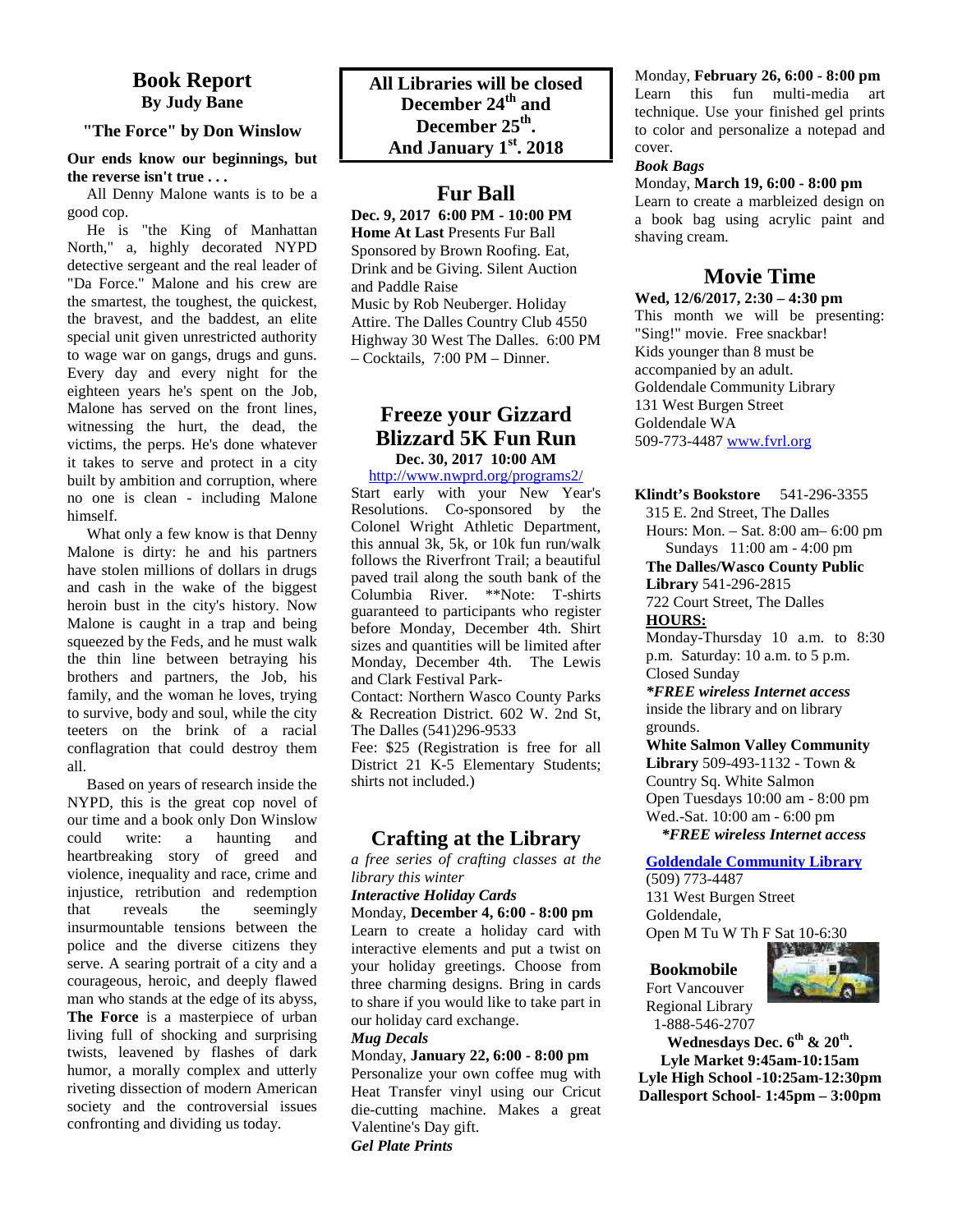#### **Community Council Corner**

By P.J. Sisseck Community Council Report for November  $9<sup>th</sup>$ . meeting.

Elections were held prior to the meeting, with votes counted and confirmed by Jess Smith and Ronald Sisseck. The results were:

**Don McDermott** was re-elected. The Council affirmed him as Chairman. His term runs through 2020.

**Anthony Rizzi** was re-elected. The Council appointed him as Vice- Chairman. His term runs through 2020.

**Kim McCartney** was re-elected. The Council affirmed him as Secretary. His term runs through 2020.

**Sally Swing** was elected to continue in the position she was appointed to last January. She was affirmed to continue as Treasurer. Her term runs through 2019.

**David McNeal** was elected to a position ending in 2019. This is to fill the position vacated by Elaine Kinchloe.

**William "Bill" Clark** was a write-in candidate, to fill the position vacated by the resignation of Jack Kinchloe. His term ends in 2018.

The terms of Mary Ann Pauline and Pj Sisseck will be up for election in 2018. The term of William Morris will be up for election in 2019.

The County Commissioners are discussing changes to the regulations on Accessory Dwelling Units (ADUs), commonly known as "Granny Flats". These had been allowed on a temporary, "as needed" basis, and were supposed to be removed from use within 30 days of the death or removal of the originally intended occupant. This part of the regulation may be removed, provided the units meet all codes for power, water and sewage or septic service. Please express your concerns to the County Commissioners. The Community Council suspects most ADUs are in place to skirt zoning rules about building density.

 The Halloween Bash was a big success thanks to all the volunteers and participants. We truly appreciated the young people who came to assist. They are Isabella Rubio and Joe Rodriguez. Thanks again!

 Please join us for the next Council meeting on **December 14th . 7pm** at the Dallesport Community Center.

Website, www.dallesport-wa.org

**K.C.F.D. #6 Dallesport/Murdock Fire Dept. Breakfast December 16th . 7-10 am Dallesport fire station All proceeds go to the Dallesport Fire Department Building Fund….. All you can eat Pancakes**

**Endless Coffee & Juice… \$5.00 per Person**

#### **Dallesport Water Dist.**

P.O. Box 131 Dallesport, WA 98617 If you have any questions regarding your water system, please feel free to contact us: Dave Griffin, DWD Manager 541-980-6756, www.dallesport-wa.org or dwdmanager@qnect.net Jana Greenfield DWD Clerk 541-980- 6514, or dallesportwater@gmail.com **Monthly meetings are held on the 2nd Wednesday of every month at 6:00pm at the Dallesport Community Center.**



**Monique** Theresa Elaine Heldstab. **McNeel Myers Jan. 30, 1964 - Oct 27, 2017** Monique "Nique" Elaine

McNeel Myers, 53, died at her home in Lyle, Wash., on Friday, Oct. 27, 2017, surrounded by loved ones.

Monique was a beloved wife, daughter, mother, grandmother, sister, aunt, niece, and friend. She was born in Vancouver, Wash., the second of four children, to Roxene (Sarvela) Woods and Harold Frank McNeel, Jr. on Jan. 30, 1964. She spent her childhood near Vancouver, until her family moved to Lyle in 1976 where she graduated Valedictorian from Lyle High School in 1982. For 38 years she shared her life with her high school sweetheart, Scott Myers, and together they created a loving and close-knit family in Lyle, including their three children, Meagan, Chad and Kailee. In addition to her longtime employment at US Bank in both The Dalles and Hood River, she, along with her husband, owned and

operated the Murdock Mini Mart in Murdock, Wash.

Intelligent, adventurous and kind, Monique had a great sense of humor and made everyone who knew her feel welcomed and at ease with her beautiful smile, rosy cheeks and gentle spirit. She took great pleasure in experiencing life whether it was cozying up with a good book, sharing her grandmother's playful old fashioned songs, gathering with friends and family, or traveling both near and far. She took numerous trips throughout the years–her favorites included her visits to the Oregon and Washington coasts, camping in the mountains and her unforgettable adventure to Ireland with her daughter Kailee. But above all else, she was a proud grandmother and cherished her time with her grandchildren, Lucas Scott Padgett, Callaghan Brent Padgett and Haley Elaine Padgett.

Monique will be deeply missed by her loving husband Scott Myers; children, Meagan (Josh) Padgett, Chad (Carmen) Myers, Kailee Myers; her parents, Roxene and Keith Woods, Frank and Theresa McNeel; her siblings, Chris McNeel, Jenny (Jeff) Adam McNeel, Kevin (Rebecca) Woods, Kurt Woods, Brian (Wendy) Scattergood, Kevin (Jerissa) Scattergood; three grandchildren and numerous loving relatives and friends. She was preceded in death by her sister René McNeel Smith (Robert Smith, Jr.).

A memorial service will be held at Covenant Christian Church in The Dalles, Ore., on Saturday, Nov. 11, 2017, at 1 p.m. A private graveside service will be held at Balch Cemetery in Lyle, Wash.

#### **Lyle Lions Club Saturday, December 2, 2017**

Lyle Lions Pancake Breakfast / Christmas Food Box Project Donations. 7:00 to 10:00 am. Lyle Lions Community Ctr. Corner of Hwy 14 & 5th St. Donation jar available to donate for Christmas Food Box Project.

Canned & non-perishable food items will be accepted.

Everyone is welcome! Monetary donations can also be sent to: Lyle Lions P.O. Box 383 Lyle, WA 98635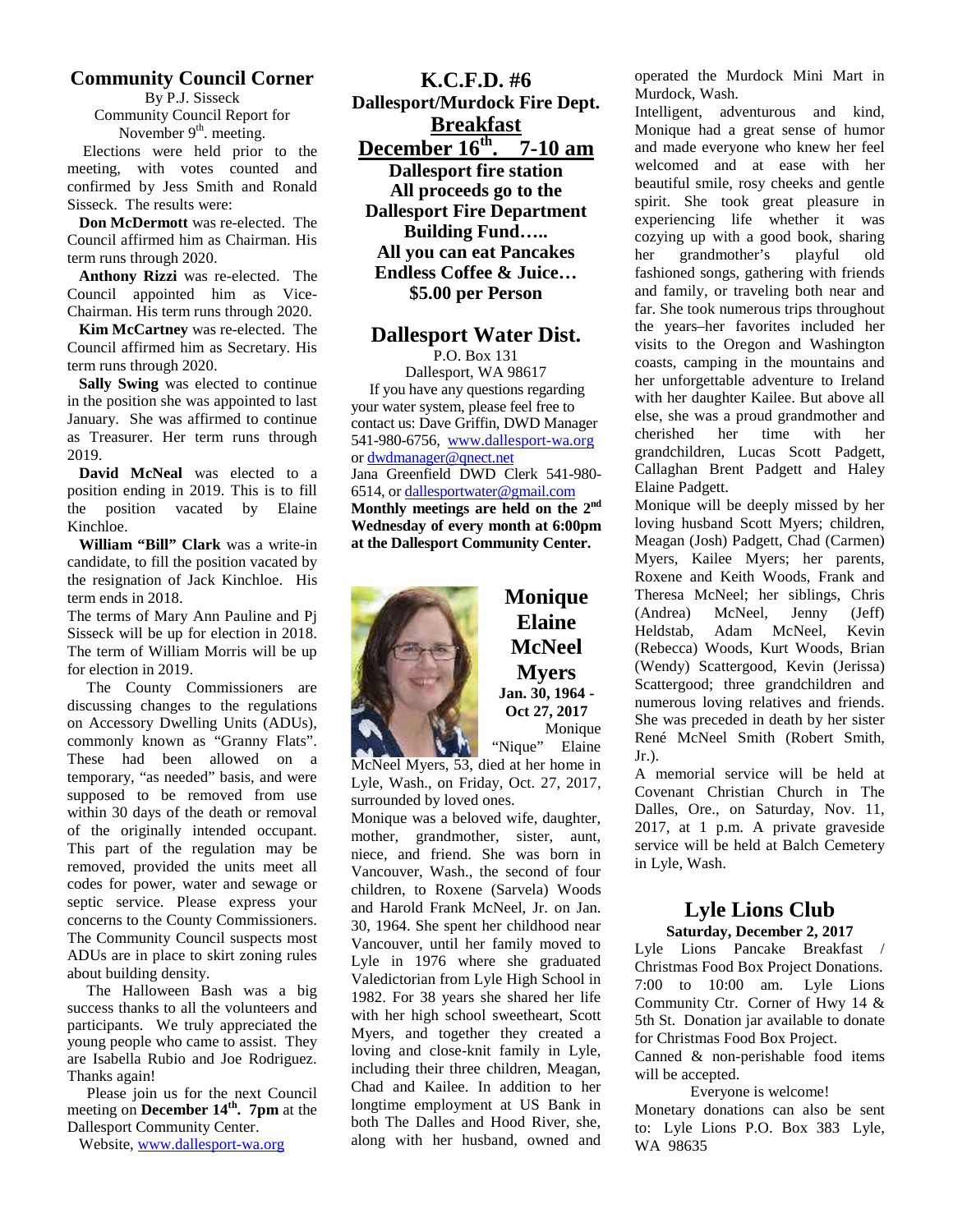# **Insitu Announces Remotely Piloted Aircraft Services Contract With Qgc**

Insitu has announced a contract with QGC, to leverage Remotely Piloted Aircraft Systems (RPAS) to deliver <sub>near</sub> automated infrastructure inspection and management services for its operations within Queensland, Australia.

In a first-of-its-kind program in Australia, the contract in the Surat Basin represents a significant move towards the use of autonomous air vehicles and advanced analytics in the area of broad acre infrastructure operations and maintenance.

Vice President Insitu Commercial and General Manager Insitu Pacific Andrew Duggan said that the contract with Shell's QGC business was the culmination of two years of extensive testing and evaluation of Insitu Commercial's aerial sensing, data analysis and data distribution capabilities.

 "Insitu's robust systems consistently excel in rugged environments, and have the range to cover broad areas to provide vital analysis and alerts to site managers, safety experts and surveyors," Duggan said.

Bill Langin, QGC's General Manager Upstream said, "this project is a global first for Beyond Visual Line of Site (BVLOS) Remotely Piloted Aerial System operations. The partnership will allow QGC to drive improvements in our safety performance, more efficiently and effectively survey our infrastructure and reduce our footprint on the environment. The inclusion of BVLOS RPAS in our overall Smart CSG suite of technology means we will potentially reduce travel by up to 800,000km/year."

The BVLOS flight operations are conducted in the Surat Basin over a broad area of Civil Aviation Safety Authority (CASA) approved airspace encompassing over 700,000 Ha. The employment of RPAS has provided multiple increases in both efficiency and safety:

The inspection of wells and other infrastructure hardware components (tanks, valves, floats, vents, pipes etc.,) is now largely automated, saving many hundreds of thousands of kilometers of driving for QGC inspection crews;

Assessment of the environmental surrounds of the infrastructure (fencing structure integrity, road<br>subsidence/flooding/-access. erosion. subsidence/flooding/-access, livestock and vegetation encroachment) is now easy and straightforward, even after significant weather events; and

Immediate response to operational contingencies is reliably available, rap-id assessment and resolution of problems, bringing vital infrastructure back on line sooner than previously possible.

The data collected by the RPAS is automatically processed and analyzed in actionable information (including equipment check lists and operational status) before being delivered directly to field operators and supervisors, and management staff in the headquarters facility in Brisbane.

"With the support of the Boeing<br>mpany's Phantom Works Company's Phantom Works International group, we have been able to provide state of the art data collection, analysis, and data dissemination tools," Duggan said, and added, "We're excited to continue our partnership with QGC to provide tailored solutions that are changing how onshore gas fields are managed, operated and explored today." *Reprinted with permission from the*

*White Salmon Enterprise*

#### **TRIAGE**

#### Volume I - Issue II

On that fateful day back in 1926 when tragedy struck a four year old girl, an accidental shotgun blast to the lower leg. The Mother heard the shotgun go off and her children screaming and recognized the need to act quickly. She whisked her child into the house to control the bleeding, while sending her son on horseback to the closest neighbor; over two miles away. The neighbor mounted the boy's horse and raced back toward the emergency, leaving the boy to walk home.

When the neighbor arrived, he helped break into a shed and used the auto to transport her down from the Panikanik area into White Salmon. The girl for many hours endured excruciating pain and blood loss. At that time, no hospital existed on the Washington side of the river in our county. There happened to be a surgeon in town who quickly determined there was no hope for the leg and all effort now shifted toward saving the precious life of a four year old girl.

Such was life "back in the day." emergencies were typically handled by family, friends, and neighbors with whatever equipment, medicine or lifesaving knowledge that was available  $\ddot{He}$ to them.

That was over 90 years ago and we can say a lot has changed since then. We Districts now have three-24 hour staffed

ambulances, two hospitals and a number of doctors available on call day and night in our county. But we are still neighbors helping neighbors.

We frequently are requested to offer public assistance to those that need help getting up back up from a non-injury fall, transferring critical patients to Portland area hospitals for a higher level of care then can be provided in the Gorge and all the other 911 calls for service every day. All told we respond to over 1800 calls for service and this continues to increase each year. Neighbor helping neighbor.

Many of the EMTs and Paramedics working for Klickitat County EMS District #1 are longtime residents of the county. While some do not currently live here, for at least 48 hours each week they do and they feel a part of the community they serve. It is this commitment to you, the citizens we serve, that inspired us to look to the future. One way to do is this, is to offer a number of community first aid and prevention programs. We will be sharing this information with you after the first of the year, as our way of giving back to the community we serve.

With the holidays approaching we want to remind you that KCEMS, along with nurses and medical care staff, law enforcement, 911 dispatchers and firefighters are all going to be working during the holidays to serve you. We want you to enjoy your families company, so please take that extra moment if you find yourself enjoying a bit too much eggnog or you're in a hurry and forget that there may be black ice on our roadways. Please take your time, and help us all celebrate the holidays without incident. BE SAFE AND HAPPY **HOLIDAYS** 

*Dave*

*Dave Lapof, Operations Manager for Klickitat County EMS District #1, and has been involved in emergency services since 1988, staring his career as a volunteer on Lummi Island in Whatcom County, and served 20 years as a volunteer firefighter in both Washington and Oregon, before becoming a chief officer for the past seven years*

 $can$  *be contacted at davelapof@gmail.com or 541-272-1958 and encourages everyone to visit the Districts Facebook page at https://www.facebook.com/KCEMSD1/*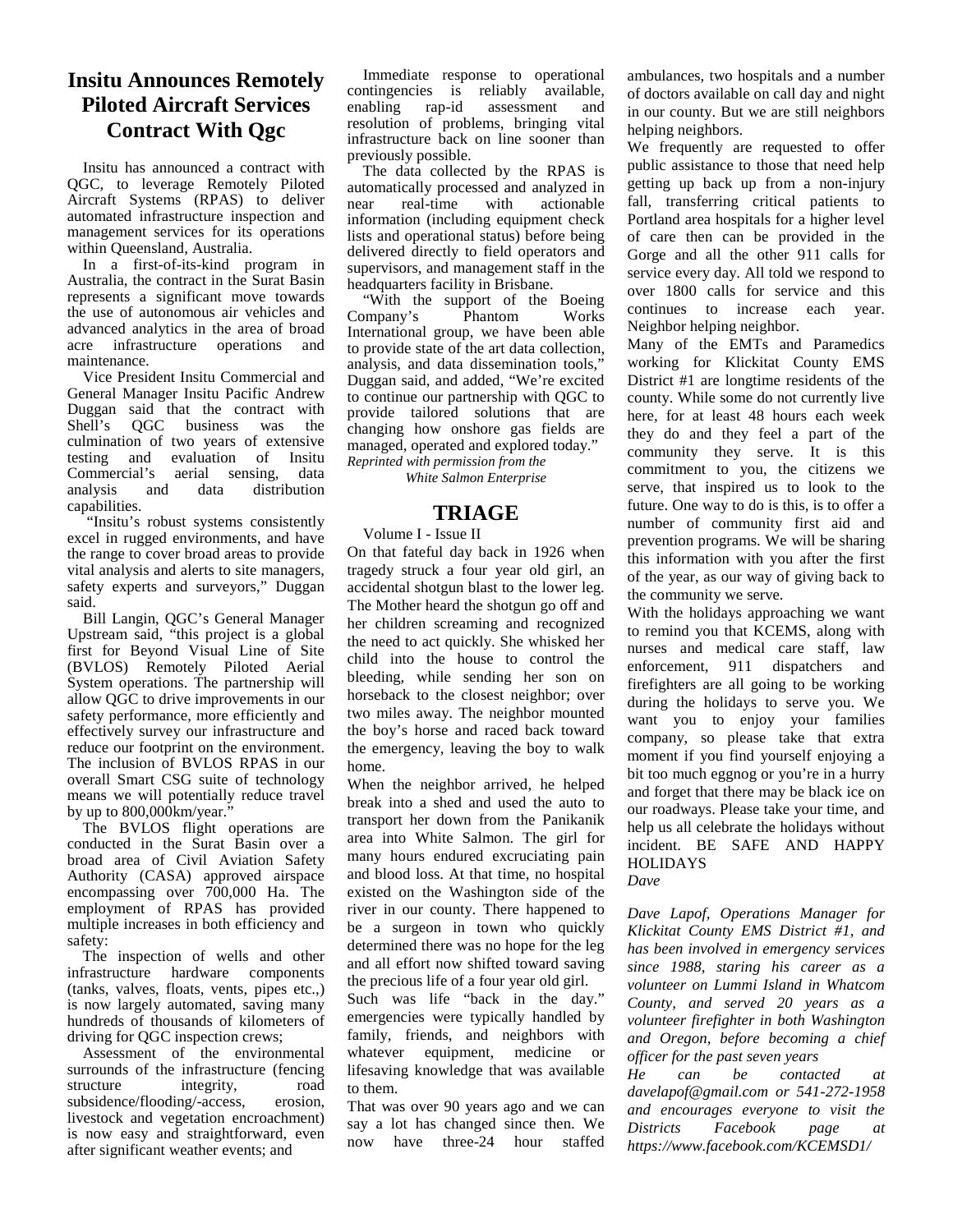# YLE SCHOOL DISTRIC

For the latest information on Lyle School District, visit the website for the school district. **http://www.lyleschools.org**

#### **Vision Screening**

During the beginning of October, some Lions Club members did assist with vision screening at the Lyle Elementary School. Students ranging from kindergarten, first, third and fifth grades were tested for any possible vision problems. The students who did have vision problems were referred to optometrist for further testing. Assisting with vision screening at the Lyle Schools has been one of several important annual projects for the Lions Club.

#### **2017 School of Distinction**

Superintendent Andrew Kelly articulated an ambitious goal when he joined Lyle School District in 2013: To establish the district as a national model for rural excellence by supporting all children and ensuring equality in outcome for each student. An announcement from the Center for Educational Effectiveness indicates that, through hard work and targeted instructional strategies, the district is poised to achieve that goal.

Dallesport Elementary is being honored as a 2017 School of Distinction for sustained improvement over a five - year period in English language arts (ELA) and math. Part of the unified pre-Kindergarten through 12<sup>th</sup> grade campus of Lyle Schools, Dallesport Elementary is the only school in Klickitat County to receive the honor this year.

This honor is presented to the top five percent of schools in the state each year by the Center for Educational Effectiveness (CEE), in partnership with the Association of Educational Service Districts (AESD), The Association of Washington School Principals (AWSP), Washington Association of School Administrators (WASA), Washington State School Directors' Association (WSSDA) and the Washington State Association of Supervision and Curriculum Development (WSASCD).

Superintendent Kelly often shares a quote from Ron Edwards. It says, "We can, whenever and wherever we choose, successfully teach all children whose schooling is of interest to us. We already know more than we need to do that. Whether or not we do it must finally depend on how we feel about the fact that we haven't so far."

"This award is proof that Lyle School District knows what to do and is doing it on behalf of our kids," Superintendent Kelly says.

This is the  $11<sup>th</sup>$  year that CEE and their partners have recognized schools achieving significant and sustained growth in student achievement with the School of Distinction Award. Elementary and middle schools are recognized for sustained improvement in ELA and math achievement.

Superintendent Kelly notes that accelerated improvement happens in schools when:

- The school and district embody an adult culture of high expectations, collaboration and intrinsic belief that each of our children can reach grade level proficiency and beyond;
- The school and district have structures in place that allow teachers to teach and scholars to learn, and;
- The school staff consistently use strategies that allow kids to learn; pushing kids who are at grade level ahead and accelerating learning for our kids who are behind to ensure that they get caught up.

The school's staff has worked diligently to create a culture in which all students can achieve their highest potential. "I'm so proud of the efforts of our staff and the way our community has rallied to support our school achievement efforts. We want the kids in Lyle to have every opportunity to succeed," Kelly adds.

#### **KLASAC**

#### **(Klickitat, Lyle Against Substance Abuse Coalition)**

**December 20<sup>th</sup>. 5 - 6:30 pm** Meets the 3<sup>rd</sup> Wed of each month. Alternates between Klickitat and Lyle

#### **The Library Bookmobile Winter Hours**

 **Wednesdays Dec. 6 th & 20 th . Lyle Market 9:45am-10:15am Lyle High School -10:25am-12:30pm Dallesport School- 1:45pm – 3:00pm**

**Dallesport PTO Meeting Tue, December 5th .. 2:45pm – 3:45pm Monthly on the first Tuesday**

**School Board meetings will be held @ 6pm on the fourth Tuesday December 26, 2017**  *Support your school and attend a meeting.*

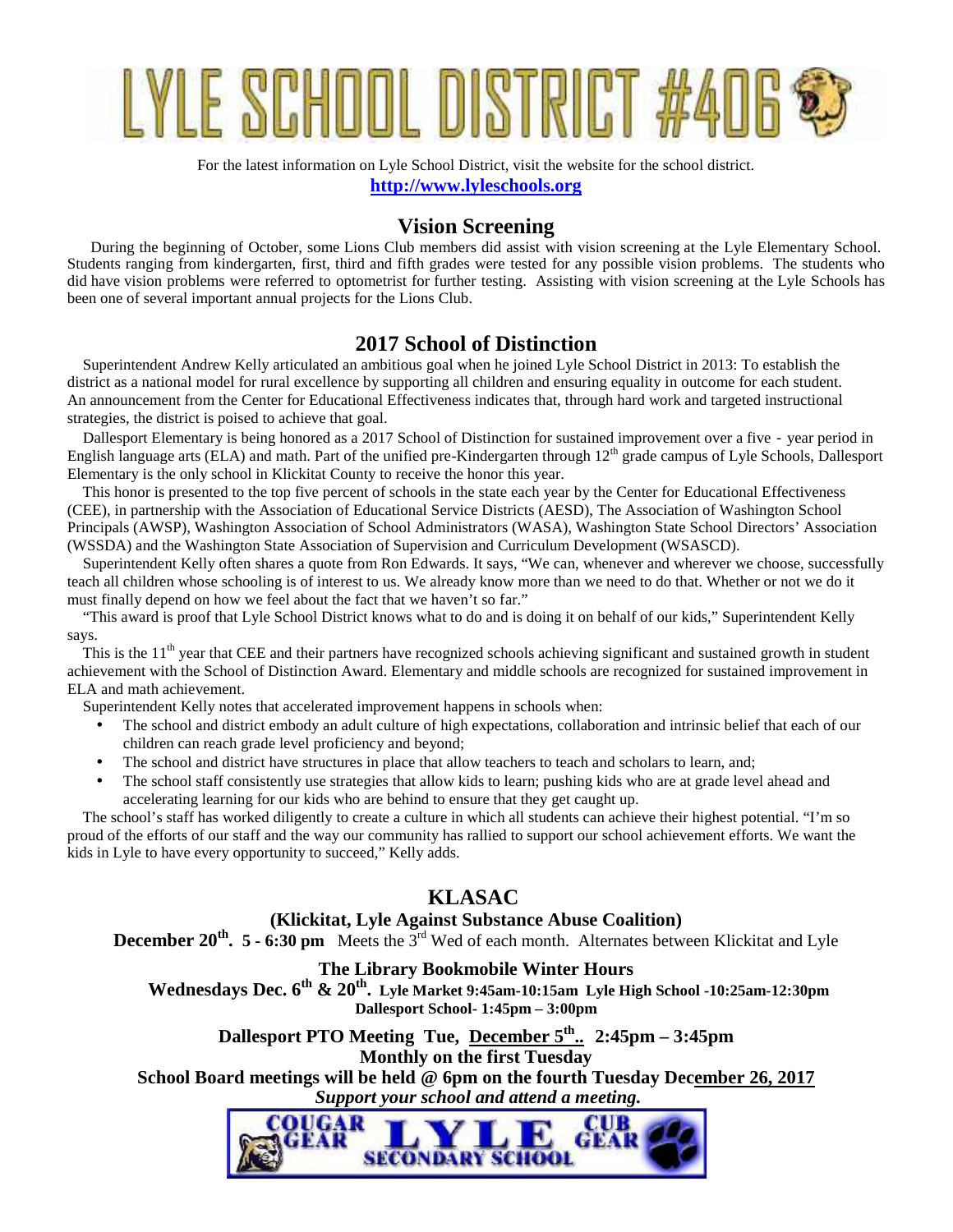# **14th. Annual Dallesport Bazaar**

**December 1st., 2nd., & 3rd. 2017** Dallesport Elementary School Handcrafted gifts, jewelry, quilts, ceramics, toys, and food items from awesome vendors, **SANTA & MRS. CLAUS**, a raffle, and more! 325 Sixth Street

#### **Holiday Open House December 2, 2017**

Mark your calendar for the annual Holiday Open House December 2, 2017, from 9 a.m. to 5 p.m. at Columbia Gorge Discovery Center, 5000 Discovery Drive, The Dalles, Oregon. Enjoy free admission all day, live holiday music, and a visit from Santa. Columbia River Trading Co. is holding a one-day sale, with 20% off everything in the museum store. For information, contact 541-296- 8600 x 201 or www.gorgediscovery.org.

# **38th. Annual Mosier Country Christmas Fair**

**Dec. 2, - Dec. 3, 2017**

For benefit of the Mosier School, with more than 65 vendor booths featuring artisans, crafts, food, and more! pictures with Santa (both days) from 11:00 AM - 3:00 PM Mosier Community School 1204 First Avenue Mosier, OR 10:00 AM - 4:00 PM (Pictures w/ Santa from 11:00 AM - 3:00 PM)

# **Habitat For Humanity Christmas Bazaar**

**Dec. 2, 2017 10:00 AM - 2:00 PM** Craft delicious baked goods vendors. Homemade soup lunch with rolls, beverages and a slice of pie for only \$5.00! United Church of Christ 111 East Fifth Street The Dalles.

# **Festival of Trees Community Day**

**Dec. 2, 2017 9:00 a.m. to Noon** http://www.mcmc.net/mchf/community events/festival-of-trees/

Community Day. Bring the whole family out to view the trees on Community Day, Free admission. Opportunity for photos with Santa as a fundraiser for the local Kiwanis Children's Literacy Program. The Dalles Civic Auditorium 323 E. 4th St. The Dalles

# **Reindeer Run & Snowflake Stroll**

**Dec. 2, 2017 --- 9AM** The Come out for the Reindeer Run  $\&$  The Holiday Snowflake Stroll: a FREE 5K Holiday Costume run/walk! Prizes awarded for the most festive individual, the most west Reador festive group, and the most festive running train (3 or more people linked together). Registration begins at 9 AM. Call North Central Public Health District to register in advance - (541) 506-2600. Sponsored by Step It Up! The Dalles. Lewis & Clark Festival Park

#### **Cascade Singers Christmas Concert Dec. 2, 2017 7:00 PM Dec. 3rd. 3:00 PM**

http://cascade singers.org

"Mozart Missa Brevis in F Major and Martin Luther Christmas Music" is the title for the Cascade Singers' December 2 and 3 holiday concert. The Mozart Mass is a short work based on the traditional Roman Catholic liturgy. The Luther pieces honor the anniversary of the Reformation and reflect the reformer's project of bringing congregational singing back into the church's worship. Other music by Mozart and J.S. Bach will also be featured.

Zion Lutheran Church, 10th and Union Streets, The Dalles.

### **The Springs Annual Gingerbread House Festival**

**Dec. 7, 2017 5:30 PM - 7:30 PM** Enjoy the Beautiful Gingerbread House creations, wonderful desserts, eggnog, cookie decorating and, of course, Santa! There will be a silent auction for all of the Gingerbread houses on display. All proceeds will go to the Alzheimer's Association.

The Springs at Mill Creek 1201 West 10th Street The Dalles,

#### **Holiday Market at MCMC**

**Dec. 7, - Dec. 8, 9:00AM - 3:00PM** Handmade crafts, jewelry, bags, pottery, gourmet food, and more! Mid Columbia Medical Center 801 East 19th Street The Dalles.

# **Holiday Breakfast**

**Dec. 9, 2017 8:00 AM - 9:30 AM** http://www.midcolumbiaseniorcenter.com

"All-You-Can-Eat Saturday Breakfast" sponsored by Dennis Morgan - Copper West Realtors and Dean Dollarhide - The menu includes Pancakes, Scrambled Eggs, Bacon, Fruit and Beverage all for \$6.00 per person or \$3.00 for children 12 and under. Support the Mid-Columbia Senior Center by enjoying a delicious breakfast before your local holiday shopping. Mid- Columbia Senior Center 1112 W 9th The Dalles.

# **Goldendale Farmers Market Holiday Bazaar**

**Dec. 9, 2017 9:00 AM - 3:00 PM** Lots of GIFTS and FOOD! Jams, Jellies & Baked Goods; Locally Grown Honey, Beef, Lamb and Eggs; Lavender Oils and Herbs; Copper, Wood, Fabric & Leather Crafts; Handmade Jewelry, Soaps and Lotions; Small Home Furnishings; Plants and Fresh Wreaths. Goldendale Primary School 820 Schuster Avenue Goldendale, Wa

#### **Dufur Hometown Christmas Bazaar Dec. 9, 2017 9:00 AM - 3:00 PM**

A perfect time to finish your Christmas shopping and find many different,one of-a-kind treasures! Includes the Altar Society's famous BAKE SALE! St. Alphonsus Hall Corner of First and Church Streets, Dufur, Oregon

# **Wahtonka Community School Holiday Bazaar**

**Dec. 9, 2017 10:00 AM - 4:00 PM**

Pictures and visit with Santa, as well as Mrs. Claus, Rudolph & the Elf (11:00 AM - 3:00 PM)

Wahtonka Community School 3601 West 10th Street The Dalles, Oregon

#### **Santa In The Downtown Dec. 9, 2017 10:00 AM - 2:00 PM**

**Dec. 16, 10:00 AM - 2:00 PM**

#### https://www.facebook.com/events/12752 3551351548/

Santa is coming to The Dalles Downtown! Get your picture with Santa, make a tree ornament and check out the bake sale from the Kiwanis Key Club \$5 Suggested Donation for Photos.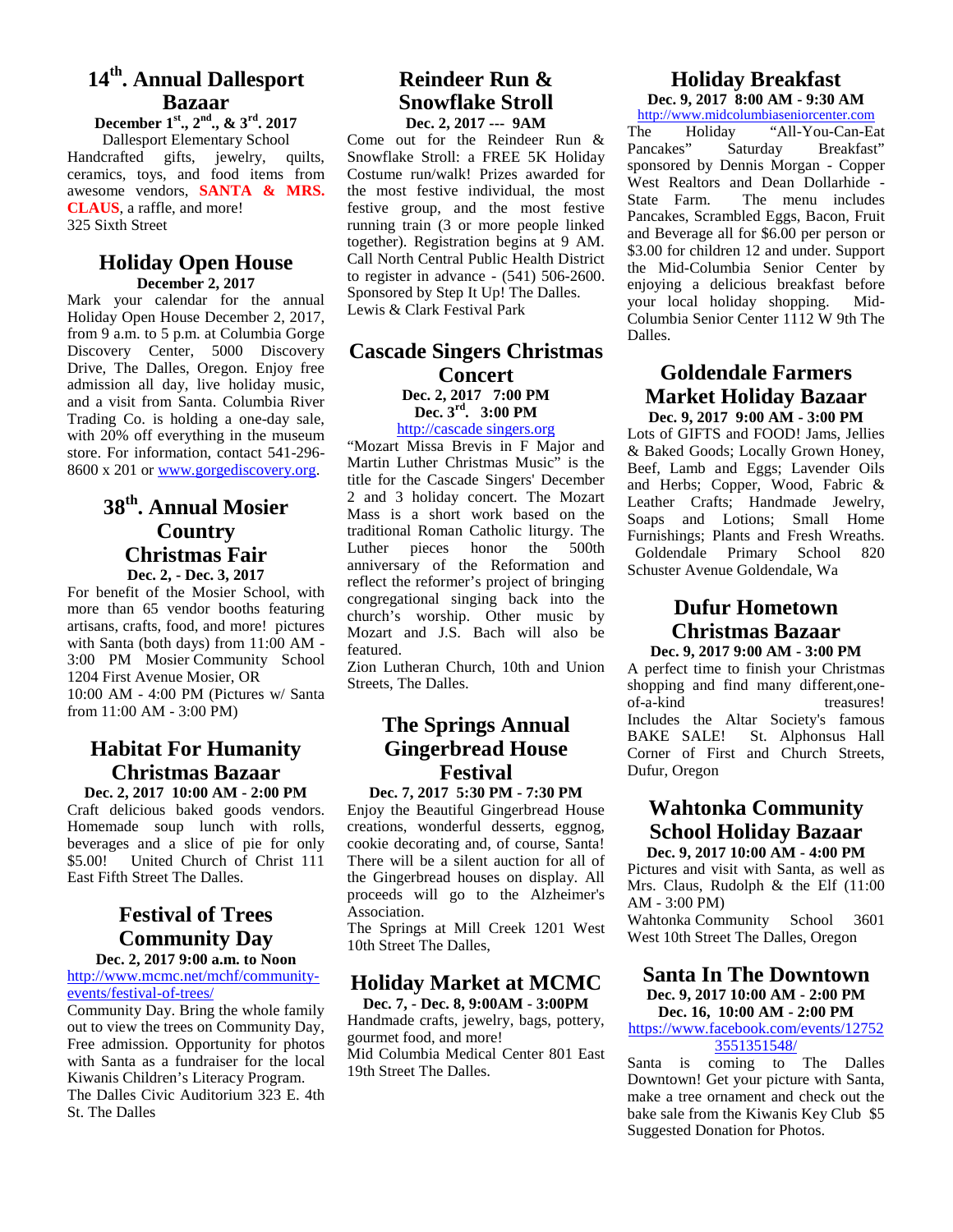# **Dallesport-Murdock Community Calendar**<br>Dallesport-Murdock Fire Dept. KCFD#6 Dallesport-Murdock Community Cou

**630 Central Ave. P.O. Box 215 767-1252 136 6th Ave. P.O. Box 8**

**Dallesport-Murdock Fire Dept. KCFD#6 Dallesport-Murdock Community Council**

**Post Office hours are 8am-2pm M-FSat. 7:30am-11:00 for package pick up only Phone 767-1577**

| <b>December 2017</b>                                                                                                                               |                                                                                                                  |                                                                                                   |                                                                                                                                                                  |                                                  |                                                                    |                                                                                                                        |
|----------------------------------------------------------------------------------------------------------------------------------------------------|------------------------------------------------------------------------------------------------------------------|---------------------------------------------------------------------------------------------------|------------------------------------------------------------------------------------------------------------------------------------------------------------------|--------------------------------------------------|--------------------------------------------------------------------|------------------------------------------------------------------------------------------------------------------------|
| <b>Sun</b>                                                                                                                                         | <b>Mon</b>                                                                                                       | <b>Tue</b>                                                                                        | <b>Wed</b>                                                                                                                                                       | <b>Thu</b>                                       | Fri                                                                | <b>Sat</b>                                                                                                             |
| AA Meetings<br><b>Wednesdays and</b><br><b>Sundays at 7pm</b><br>in the<br><b>Lyle School</b><br>Library 625<br><b>Keasey Ave.</b><br>360-870-3321 |                                                                                                                  | <b>Volunteer</b><br>Firefighters<br>meet<br><b>Tuesdays 6pm</b><br><b>Dallesport Fire</b><br>Hall |                                                                                                                                                                  |                                                  | <b>Senior</b><br><b>Advisory</b><br><b>Meeting</b><br>10:30am-12pm | 2<br><b>Pancake</b><br><b>Breakfast/</b><br><b>Christmas Food</b><br><b>Box Project</b><br>Donations; 7:00<br>to 10:00 |
| $\overline{\mathbf{3}}$                                                                                                                            | 4<br><b>Lyle Lions Club</b><br>mtg. Potluck at<br>6:00 pm.<br><b>Meeting at</b><br>6:30 pm.<br>$(509)$ 365-2921  | 15<br><b>Senior Lunch</b><br><b>Lyle 11:30am</b>                                                  | 6<br><b>Bookmobile</b><br><b>Lyle Market</b><br>9:45am-10:15am<br>Lyle Hi School -<br>10:25am12:30pm<br><b>Dallesport</b><br>1:45pm 3:00pm                       | 7<br><b>Pearl Harbor</b><br>Remembrance          | 8                                                                  | 9<br><b>Brandi Howard</b><br><b>Memorial</b><br><b>Dinner</b><br>$5-9$ pm<br>at Fire Station<br>(see cover page)       |
| 10                                                                                                                                                 | 11                                                                                                               | 12<br><b>Senior Lunch</b><br>Lyle 11:30am<br>First day of<br>Hanukkah                             | 13<br>Fire Dist. Biz<br>Meet 6pm<br><b>Commissioners</b><br>Meet 7pm<br><b>Water Dist.</b><br>Meet 6pm                                                           | 14<br>Community<br>Council<br><b>Meeting 7pm</b> | 15                                                                 | 16<br><b>Fire Dist</b><br><b>Breakfast</b><br><b>Fundraiser</b><br>@ Fire Hall<br>$7-10am$                             |
| 17                                                                                                                                                 | 18<br><b>Lyle Lions Club</b><br>mtg. Potluck at<br>6:00 pm.<br><b>Meeting at</b><br>6:30 pm.<br>$(509)$ 365-2921 | 19<br><b>Senior Lunch</b><br><b>Lyle 11:30am</b>                                                  | 20<br><b>Bookmobile</b><br><b>Lyle Market</b><br>9:45am-10:15am<br>Lyle Hi School -<br>10:25am12:30pm<br><b>Dallesport</b><br>1:45pm 3:00pm<br>Last day Hanukkah | 21<br><b>Winter Solstice</b>                     | 22<br><b>Airport Board</b><br><b>Meeting 7am</b><br>@Airport       | 23                                                                                                                     |
| 24                                                                                                                                                 | 25<br><b>Christmas</b>                                                                                           | 26<br><b>Senior Lunch</b><br><b>Lyle 11:30am</b><br>Kwanzaa (Start)                               | 27                                                                                                                                                               | 28                                               | 29                                                                 | 30                                                                                                                     |
| 31<br><b>New Years Eve</b>                                                                                                                         |                                                                                                                  |                                                                                                   | <b>DUOUHO</b>                                                                                                                                                    |                                                  |                                                                    |                                                                                                                        |